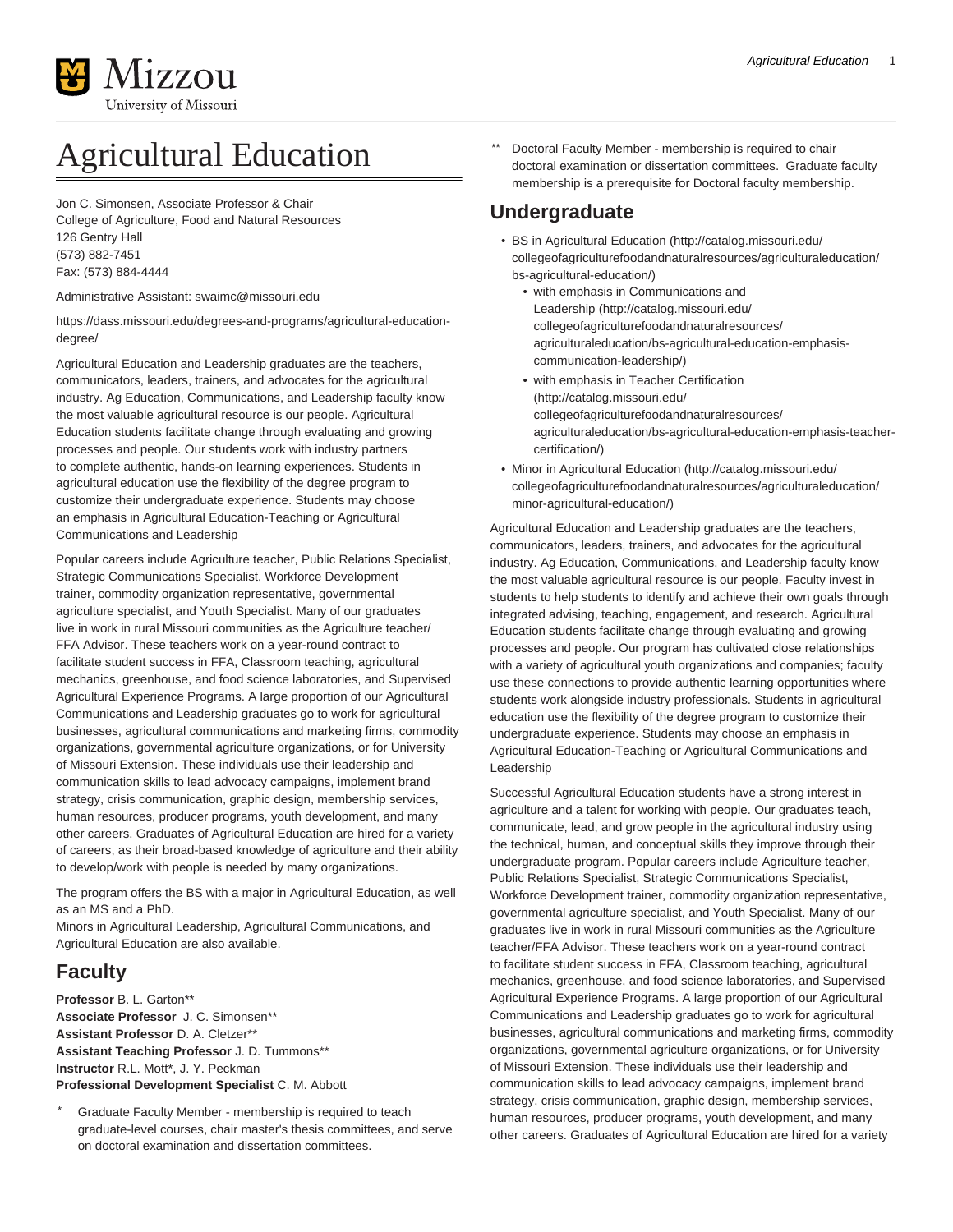

of careers, as their broad-based knowledge of agriculture and their ability to develop/work with people is needed by many organizations.

### **Major Core Requirements**

See university general education and graduation requirements as well as the College of Agriculture, Food and Natural Resources listings. Information about the agricultural education degree is also available at [https://dass.missouri.edu/degrees-and-programs/agricultural](https://dass.missouri.edu/degrees-and-programs/agricultural-education-degree/)[education-degree/](https://dass.missouri.edu/degrees-and-programs/agricultural-education-degree/)

### **Emphasis Areas**

Students majoring in the agricultural education select the Teacher Certification emphasis or Communications and Leadership emphasis.

### **Graduate**

• [PhD in Agricultural Education](http://catalog.missouri.edu/collegeofagriculturefoodandnaturalresources/agriculturaleducation/phd-agricultural-education/) ([http://catalog.missouri.edu/](http://catalog.missouri.edu/collegeofagriculturefoodandnaturalresources/agriculturaleducation/phd-agricultural-education/) [collegeofagriculturefoodandnaturalresources/agriculturaleducation/](http://catalog.missouri.edu/collegeofagriculturefoodandnaturalresources/agriculturaleducation/phd-agricultural-education/) [phd-agricultural-education/\)](http://catalog.missouri.edu/collegeofagriculturefoodandnaturalresources/agriculturaleducation/phd-agricultural-education/)

Agricultural Education and Leadership 121 Gentry Hall, Columbia, MO 65211 (573) 882-7451 [aged@missouri.edu](mailto:aged@missouri.edu) <https://dass.missouri.edu/graduate-studies/graduate-students/>

The agricultural education programs are designed for students with interests in agricultural education and leadership development. Coursework includes program and professional development, evaluation, teaching and learning theories and practices, social sciences research methods, organization and administration, leadership and communication.

The department also offers a [MS in Agricultural](http://catalog.missouri.edu/collegeofagriculturefoodandnaturalresources/agriculturalleadershipcommunicationeducation/ms-agricultural-leadership-communication-education/) [Leadership, Communication and Education](http://catalog.missouri.edu/collegeofagriculturefoodandnaturalresources/agriculturalleadershipcommunicationeducation/ms-agricultural-leadership-communication-education/) ([http://](http://catalog.missouri.edu/collegeofagriculturefoodandnaturalresources/agriculturalleadershipcommunicationeducation/ms-agricultural-leadership-communication-education/) [catalog.missouri.edu/collegeofagriculturefoodandnaturalresources/](http://catalog.missouri.edu/collegeofagriculturefoodandnaturalresources/agriculturalleadershipcommunicationeducation/ms-agricultural-leadership-communication-education/) [agriculturalleadershipcommunicationeducation/ms-agricultural](http://catalog.missouri.edu/collegeofagriculturefoodandnaturalresources/agriculturalleadershipcommunicationeducation/ms-agricultural-leadership-communication-education/)[leadership-communication-education/\)](http://catalog.missouri.edu/collegeofagriculturefoodandnaturalresources/agriculturalleadershipcommunicationeducation/ms-agricultural-leadership-communication-education/).

#### **AG\_ED\_LD 1000: Orientation to Agricultural Education and Leadership**

Overview of the discipline of agricultural education including: career opportunities, certification requirements, professional development, and current issues.

**Credit Hour**: 1

#### **AG\_ED\_LD 2250: Introduction to Leadership**

Any student can learn to be a leader. Students will analyze their strengths and then develop their personalized leadership brand. Students will develop leadership skills for leading in home, work, and organizational contexts and will apply those skills in planning and implementing a personal leadership project.

**Credit Hours**: 3

#### **AG\_ED\_LD 2250H: Introduction to Leadership - Honors**

Any student can learn to be a leader. Students will analyze their strengths and then develop their personalized leadership brand. Students will develop leadership skills for leading in home, work, and organizational contexts and will apply those skills in planning and implementing a personal leadership project.

**Credit Hours**: 3

**Prerequisites:** Honors eligibility required

#### **AG\_ED\_LD 2260: Team and Organizational Leadership**

Principles and practices in planning, developing, conducting, and evaluating leadership programs for agricultural groups. The course focuses on helping students better understand themselves and others, improving group communications; becoming effective leaders and members of groups; improving leadership and personal development skills; assessing leadership situations, determining and administering appropriate leadership strategies, and evaluating results.

#### **Credit Hours**: 3

#### **AG\_ED\_LD 2260H: Team and Organizational Leadership - Honors**

Principles and practices in planning, developing, conducting, and evaluating leadership programs for agricultural groups. The course focuses on helping students better understand themselves and others, improving group communications; becoming effective leaders and members of groups; improving leadership and personal development skills; assessing leadership situations, determining and administering appropriate leadership strategies, and evaluating results.

### **Credit Hours**: 3

**Prerequisites:** Honors eligibility required

#### **AG\_ED\_LD 2260W: Team and Organizational Leadership - Writing Intensive**

Principles and practices in planning, developing, conducting, and evaluating leadership programs for agricultural groups. The course focuses on helping students better understand themselves and others, improving group communications; becoming effective leaders and members of groups; improving leadership and personal development skills; assessing leadership situations, determining and administering appropriate leadership strategies, and evaluating results.

**Credit Hours**: 3

#### **AG\_ED\_LD 2270: Leadership Development in Youth Organizations**

This course focuses on how to develop leadership in youth through participation in a youth organization. In particular, this course explores youth development, how to develop leadership through youth organizations and their activities, and organizational structures.

**Credit Hours**: 3

#### **AG\_ED\_LD 2270H: Leadership Development in Youth Organizations - Honors**

This course focuses on how to develop leadership in youth through participation in a youth organization. In particular, this course explores youth development, how to develop leadership through youth organizations and their activities, and organizational structures. Prerequisites: Honors eligibility required

**Credit Hours**: 3

#### **AG\_ED\_LD 2271: Early Field Experience**

This field experience is designed for students to explore the role of being a school-based agricultural educator. In particular, students will experience the total agricultural education program with a focus on youth organizations.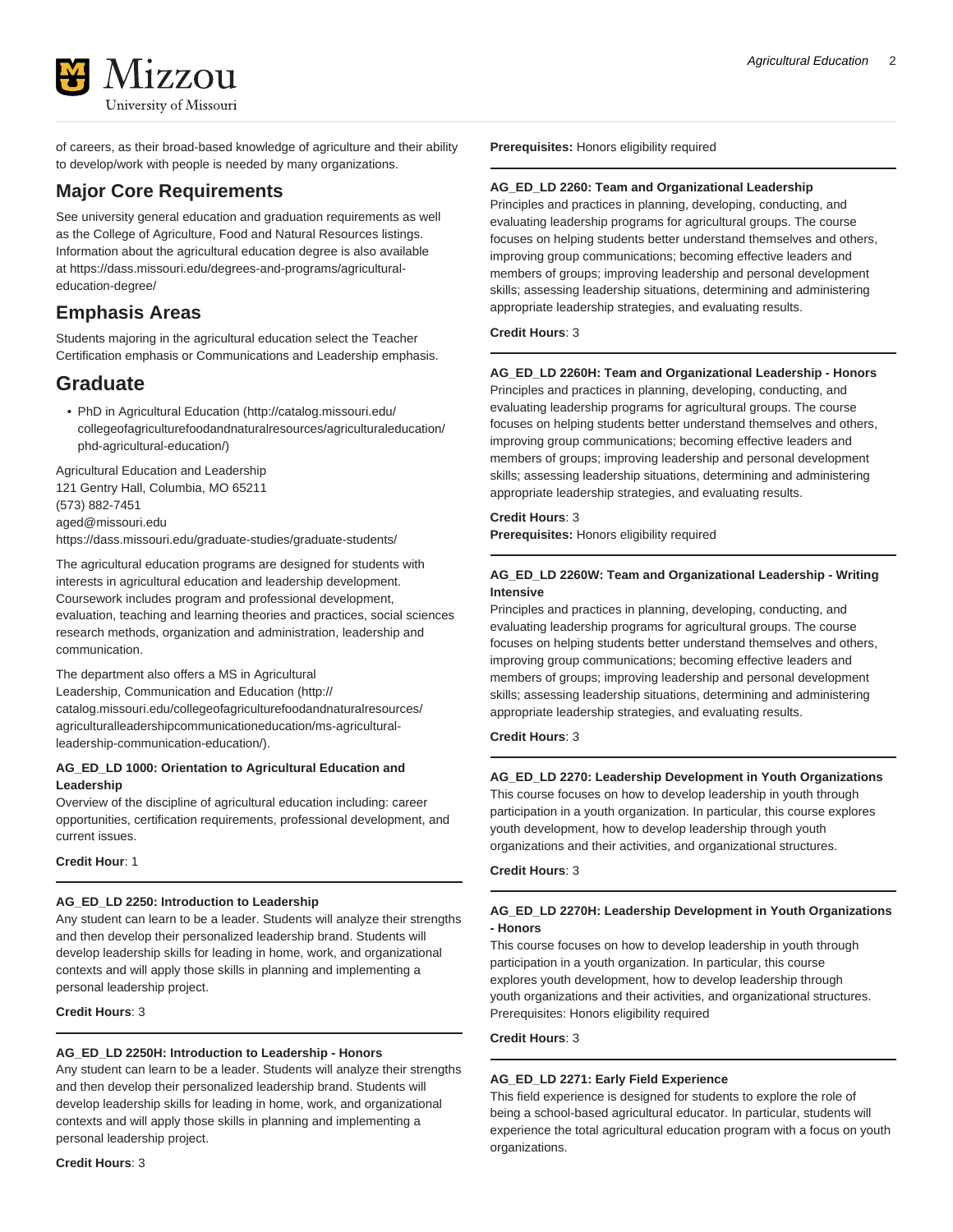

#### **Credit Hour**: 1

**Prerequisites:** AG\_ED\_LD 2270 or concurrent enrollment

#### **AG\_ED\_LD 3010: Leadership in Today's World**

Critically examines the leaders and leadership surrounding the greatest challenges to society today and in the future, while developing awareness and understanding of global and local issues in agriculture, democracy, civil society, business, and the environment. Course also focuses on fostering civil discourse and enhancing engagement. Graded on A-F basis only.

#### **Credit Hours**: 3

**Recommended:** RU\_SOC 1000, AG\_ED\_LD 2250, or AG\_ED\_LD 2260

#### **AG\_ED\_LD 3010H: Leadership in Today's World - Honors**

Critically examines the leaders and leadership surrounding the greatest challenges to society today and in the future, while developing awareness and understanding of global and local issues in agriculture, democracy, civil society, business, and the environment. Course also focuses on fostering civil discourse and enhancing engagement. Graded on A-F basis only.

#### **Credit Hours**: 3

**Prerequisites:** Honors eligibility required **Recommended:** RU\_SOC 1000, AG\_ED\_LD 2250, or AG\_ED\_LD 2260

#### **AG\_ED\_LD 3085: Problems in Agricultural Education and Leadership**

Supervised and independent study of problems and issues in Agricultural Education and Leadership at the undergraduate level.

#### **Credit Hour**: 1-99

**Prerequisites:** instructor's consent

#### **AG\_ED\_LD 3320: Metal Fabrication and Laboratory Management**

Application of metal fabrication skills, including cutting, bending, and welding, using a variety of processes. Operations of hand tools and power equipment used in project construction. Also includes laboratory management, instructional strategies, and assessment techniques related to secondary agriculture programs. Prerequisites: Agriculture Education Majors Only

**Credit Hours**: 3

#### **AG\_ED\_LD 3776: Litton Leadership Scholars**

The Litton Leadership Scholars class focuses on developing students as leaders. Through leadership coursework, field-based mentorship and self-reflection, students will practice and develop exemplary leadership skills. Students will have an opportunity to spend time with industry leaders, expand their personal growth boundaries and develop their unique leadership style. Students will engage in an interview process to be selected for the Litton Leadership Scholars program. Graded on A-F basis only.

**Credit Hour**: 1-2

#### **AG\_ED\_LD 4001: Topics in Agricultural Education and Leadership**

Courses on specialized topics offered on a trial basis until the course has been assigned a course number.

**Credit Hour**: 1-3

#### **AG\_ED\_LD 4087: Internship Seminar in Agricultural Education and Leadership**

Seminar focused on the problems of practice and developing skills needed for a career in teaching agriculture at the secondary level. The core of the seminar is on coordinating experiential learning and leadership development activities, managing the complete program, and professional development.

#### **Credit Hours**: 3

**Corequisites:** AG\_ED\_LD 4995

#### **AG\_ED\_LD 4240: Leading Organizational and Community Change**

(cross-leveled with AG\_ED\_LD 7240). This course provides the diagnostic and strategic foundations for students to enact leadership in organizational and community contexts. Designed for undergraduate students and graduate-level professionals alike, this course increases a student's capacity to lead with or without authority, and with or without a formal organizational or political position. The course is based heavily on Heifetz's Adaptive Leadership theory, which challenges individuals to think beyond individual, role-based leadership skills and behaviors when enacting change in systems, such as organizations and communities.

#### **Credit Hours**: 3

**Recommended:** AG\_ED\_LD 2250 and AG\_ED\_LD 2260

#### **AG\_ED\_LD 4240H: Leading Organizational and Community Change - Honors**

(cross-leveled with AG\_ED\_LD 7240). This course provides the diagnostic and strategic foundations for students to enact leadership in organizational and community contexts. Designed for undergraduate students and graduate-level professionals alike, this course increases a student's capacity to lead with or without authority, and with or without a formal organizational or political position. The course is based heavily on Heifetz's Adaptive Leadership theory, which challenges individuals to think beyond individual, role-based leadership skills and behaviors when enacting change in systems, such as organizations and communities.

#### **Credit Hours**: 3

**Prerequisites:** Honors eligibility required **Recommended:** AG\_ED\_LD 2250 and AG\_ED\_LD 2260

#### **AG\_ED\_LD 4310: Intracurricular Program Management in Agricultural Education**

This course explores the philosophical foundations and current structures of secondary Agricultural Education Programs. Students will learn how to plan, supervise, and evaluate the intracurricular components within Agricultural Education programs.

**Credit Hours**: 3

**Prerequisites:** junior standing

#### **AG\_ED\_LD 4320: Methods of Teaching I**

(cross-leveled with AG\_ED\_LD 7320). Investigations into the teaching and learning process which including lesson planning, direct instruction methods, and assessment. Enrollment limited to students accepted into Phase II of the Teacher Development Program.

#### **Credit Hours**: 3

**Prerequisites:** junior standingor instructor's consent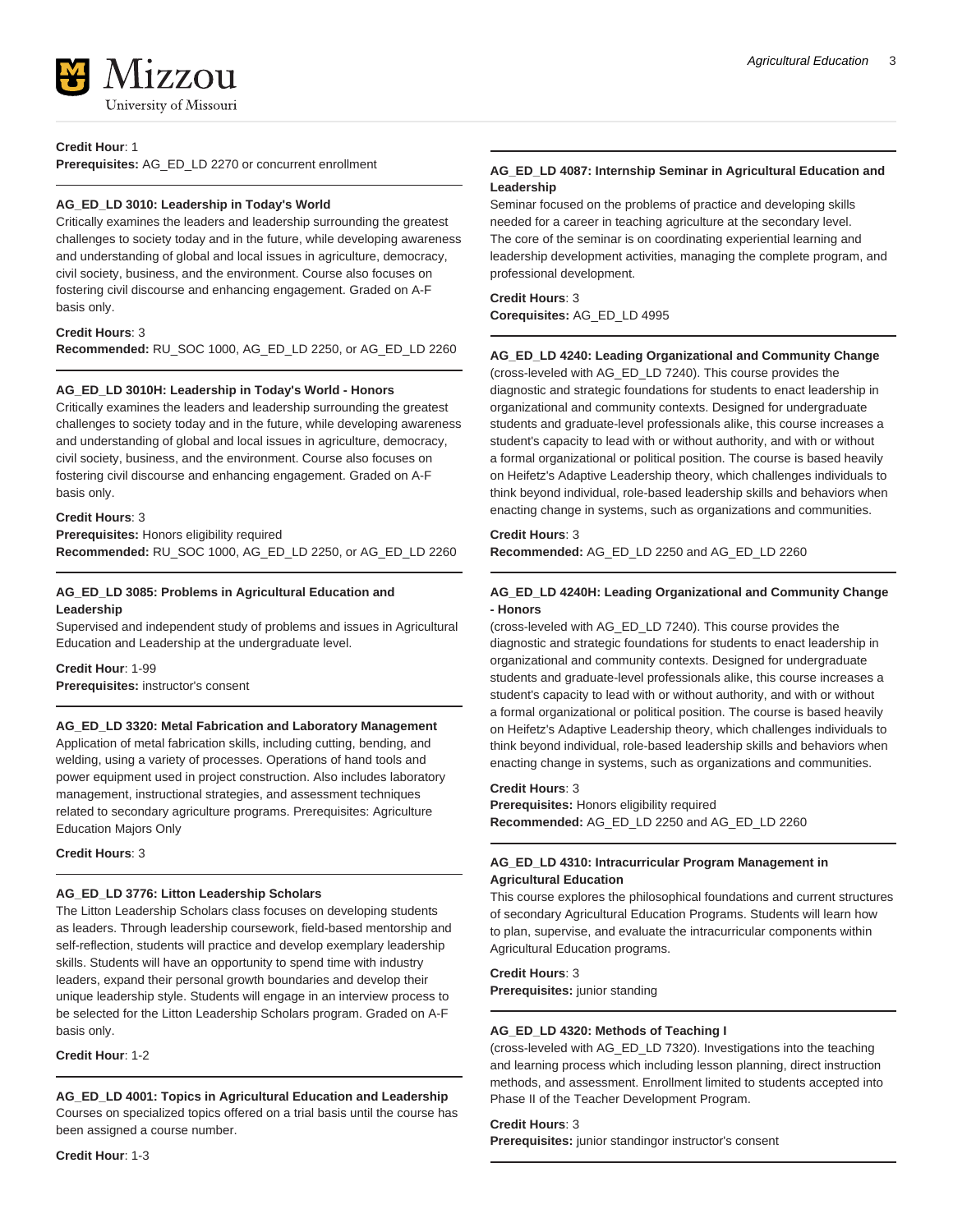

#### **AG\_ED\_LD 4321: Field Experience I**

A field-based experience that examines the integration of Supervised Agricultural Experience and Career Development Events into the secondary agriculture curriculum. Investigates the use of advisory committees and graduate follow-up data in curriculum planning. Graded on S/U basis only.

### **Credit Hour**: 1

**Corequisites:** AG\_ED\_LD 4320

#### **AG\_ED\_LD 4330: Methods of Teaching II**

(cross-leveled with AG\_ED\_LD 7330). Further investigations into the teaching and learning process which includes methods beyond direct instruction, classroom and behavior management, assessment, and curricular design. Enrollment limited to students accepted into Phase II of Teacher Development Program.

#### **Credit Hours**: 3

**Prerequisites:** AG\_ED\_LD 4320 or instructor's consent

#### **AG\_ED\_LD 4331: Field Experience II**

A field-based experience that provides students with comprehensive experience directed toward learning, teaching, and assessment in secondary agriculture programs. Graded on S/U basis only.

**Credit Hour**: 1 **Corequisites:** AG\_ED\_LD 4330

#### **AG\_ED\_LD 4340: Designing and Delivering Educational/Leadership Programs**

(cross-leveled with AG\_ED\_LD 7340). Overview of theory and practice in communicating and facilitating adult and youth training/leadership programs in communities and organizations. Including: communicating program design, methods of communicating for different contexts, marketing programs, and evaluating programs.

#### **Credit Hours**: 3

**Prerequisites:** junior standing or instructor's consent

#### **AG\_ED\_LD 4340H: Designing and Delivering Educational/ Leadership Programs - Honors**

(cross-leveled with AG\_ED\_LD 7340). Overview of theory and practice in communicating and facilitating adult and youth training/leadership programs in communities and organizations. Including: communicating program design, methods of communicating for different contexts, marketing programs, and evaluating programs.

#### **Credit Hours**: 3

**Prerequisites:** Honors eligibility required; junior standing or instructor's consent

#### **AG\_ED\_LD 4945: Experiential Learning in Industry Internship in Agricultural Education and Leadership**

Learning experience combining observation, application, and reflection in a discipline-based industry internship. Course appears on transcript for zero credit and does not count toward full-time enrollment. No tuition or fees are charged. Graded on S/U basis only.

#### **Credit Hours**: 0 **Prerequisites:** instructor's consent

#### **AG\_ED\_LD 4993: Internship in Agricultural Education and Leadership**

Field-based learning experience that combines study, observation, and employment with an agricultural business, industry or government agency in the area of education, training, and development. Individual internship plans are developed by a student, faculty supervisor, and an industry cooperator.

## **Credit Hour**: 1-4

**Prerequisites:** departmental consent

#### **AG\_ED\_LD 4995: Student Teaching Internship in Agriculture**

A field-based learning experience that combines observation and practice in a secondary/adult agriculture program. The purpose of the internship is to provide an opportunity to apply teaching and learning concepts in a practical context.

**Credit Hour**: 1-12 **Prerequisites:** departmental consent

#### **AG\_ED\_LD 7087: Internship Seminar in Agricultural Education and Leadership**

Seminar focused on the problems of practice and developing skills needed for a career in teaching agriculture at the secondary level. The core of the seminar is on coordinating experimental learning and leadership development activities, managing the complete program, and professional development.

**Credit Hours**: 3 **Corequisites:** AG\_ED\_LD 4995

**AG\_ED\_LD 7240: Leading Organizational and Community Change** (cross-leveled with AG\_ED\_LD 4240). This course provides the diagnostic and strategic foundations for students to enact leadership in organizational and community contexts. Designed for undergraduate students and graduate-level professionals alike, this course increases a student's capacity to lead with or without authority, and with or without a formal organizational or political position. The course is based heavily on Heifetz's Adaptive Leadership theory, which challenges individuals to think beyond individual, role-based leadership skills and behaviors when enacting change in systems, such as organizations and communities.

#### **Credit Hours**: 3

#### **AG\_ED\_LD 7310: Intracurricular Program Management in Agricultural Education**

This course explores the philosophical foundations and current structures of secondary Agricultural Education Programs. Students will learn how to plan supervise and evaluate the intracurricular components within Agricultural Education Programs.

#### **Credit Hours**: 3

#### **AG\_ED\_LD 7320: Methods of Teaching I**

(cross-leveled with AG\_ED\_LD 7320). Investigations into the teaching and learning process which includes lesson planning, direct instruction methods, and assessment.

#### **Credit Hours**: 3

**Prerequisites:** acceptance into the Teacher Certification option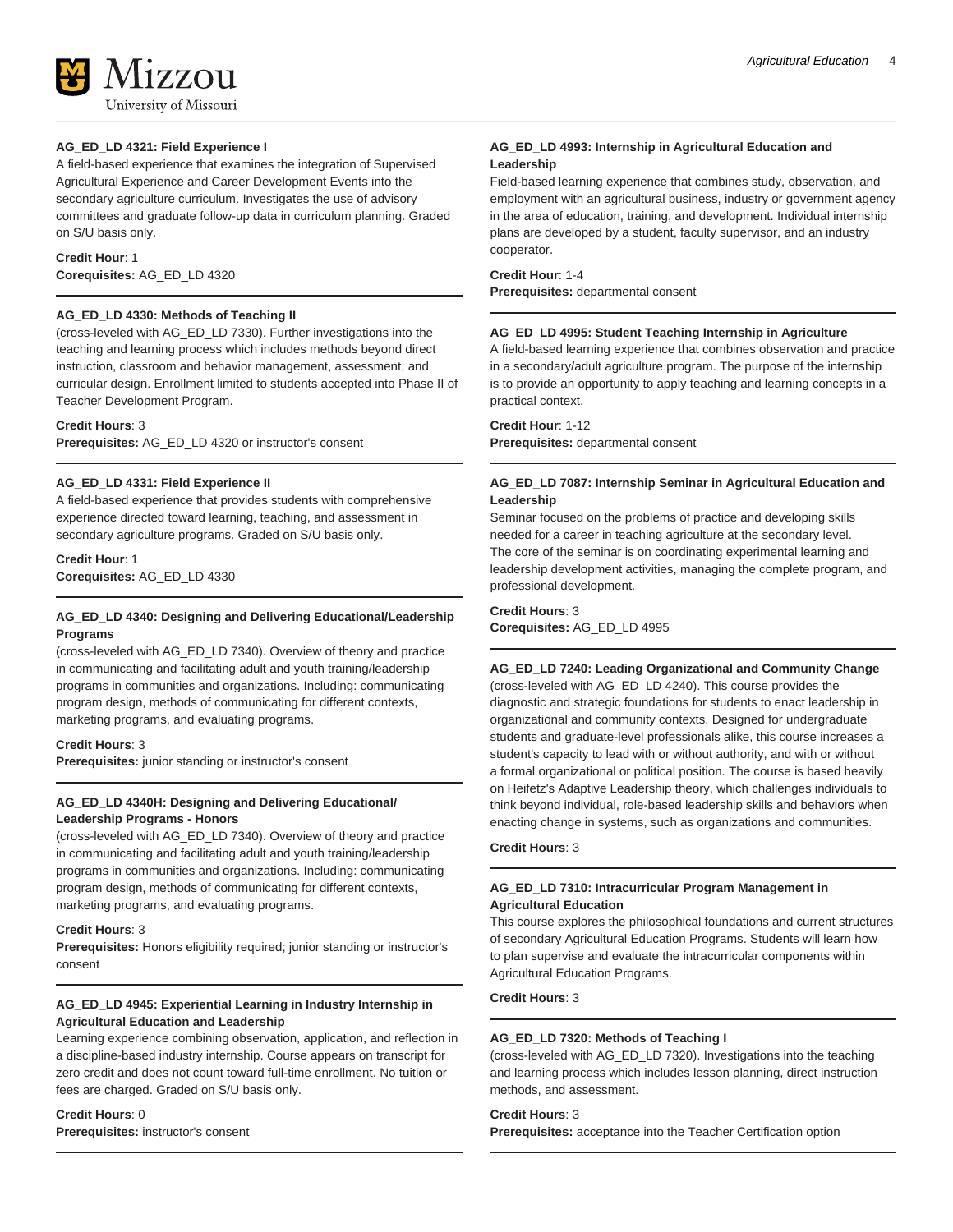

#### **AG\_ED\_LD 7330: Methods of Teaching II**

(cross-leveled with AG\_ED\_LD 4330) Further investigations into the teaching and learning process which includes methods beyond direct instruction, classroom and behavior management, assessment, and curricular design.

#### **Credit Hours**: 3

**Prerequisites:** acceptance into Teacher Certification option and AG\_ED\_LD 4320 or AG\_ED\_LD 7320

#### **AG\_ED\_LD 7340: Designing and Delivering Educational/Leadership Programs**

(cross-leveled with AG\_ED\_LD 4340). Overview of theory and practice in communicating and facilitating adult and youth training/leadership programs in communities and organizations. Including: communicating program design, methods of communicating for different contexts, marketing programs, and evaluating programs.

#### **Credit Hours**: 3

**Prerequisites:** AGSC\_COM 2220 or equivalent

#### **AG\_ED\_LD 7350: Inservice Course in Agricultural Education and Leadership**

Professional development course which focuses on enhancing the technical, administrative, or management skills of agricultural educators.

**Credit Hour**: 1-99

#### **AG\_ED\_LD 8080: Creative Component in Agricultural Education and Leadership**

Independent original work that culminates in a scholarly project, document or presentation. Graded on S/U basis only.

**Credit Hour**: 1-3 **Prerequisites:** instructor's consent

#### **AG\_ED\_LD 8085: Problems in Agricultural Education and**

**Leadership Credit Hour**: 1-99 **Prerequisites:** instructor's consent

### **AG\_ED\_LD 8087: Seminar in Agricultural Education and Leadership**

Seminar in Agricultural Education and Leadership.

**Credit Hour**: 1-99

#### **AG\_ED\_LD 8090: Thesis Research in Agricultural Education and Leadership**

Independent research activities by a master's student that culminates in a thesis. Graded on S/U basis only.

**Credit Hour**: 1-99 **Prerequisites:** instructor's consent

#### **AG\_ED\_LD 8210: History and Leadership of the Land Grant University**

Historical overview of the evolution and development of land-grant colleges. Students examine early public mandates and evaluate education, research, public service developments and new initiatives needed for Land Grant universities to effectively serve society.

#### **Credit Hours**: 3

#### **AG\_ED\_LD 8250: Leadership Theory and Application**

Survey of concepts, theories and practices of leadership, personal development and group dynamics. Exploration of leadership traits and models with a focus upon how they apply to Agricultural Education.

**Credit Hours**: 3

#### **AG\_ED\_LD 8330: Advanced Methods of Teaching**

Explores the principles and psychological aspects of teaching and learning; teaching strategies, methods, and techniques; evaluating student learning; motivating students; and personal teacher behaviors that influence learning.

**Credit Hours**: 3

#### **AG\_ED\_LD 8340: Student and Teacher Development in Agricultural Education and Leadership**

Examines planning and supervising career exploration, experiential learning, and leadership development activities of secondary agriculture students. The professional development of the secondary agriculture teacher is also examined.

#### **Credit Hours**: 3

**Prerequisites:** AG\_ED\_LD 4310 or equivalent

#### **AG\_ED\_LD 8350: College Teaching of Agriculture, Food and Natural Resources**

A course designed to assist current or future college faculty who wish to improve their teaching skills. Topics include theories, principles and practices associated with effective teaching and learning in higher education.

#### **Credit Hours**: 3

#### **AG\_ED\_LD 8351: Induction Year Teaching I**

Continuing education course for the professional development of firstyear teachers of agriculture. The course focuses on the pedagogical knowledge, skills, and attitudes and managerial skills needed by beginning teachers of agriculture.

#### **Credit Hour**: 1-2

#### **AG\_ED\_LD 8352: Induction Year Teaching II**

Continuing education course for the professional development of secondyear teachers of agriculture. The course is a continuation of AG\_ED\_LD 8351 and focuses on the pedagogical knowledge, skills, and attitudes and managerial skills needed by beginning teachers of agriculture.

**Credit Hour**: 1-2 **Prerequisites:** AG\_ED\_LD 8351

#### **AG\_ED\_LD 8410: Philosophical Foundations of Agricultural Education and Leadership**

Overview of the history and philosophical development of agricultural education and leadership as a discipline. Philosophers, policy makers, movements, trends, and legislation that has influenced agricultural education. Current issues and future trends impacting the field. Graded on A-F basis only.